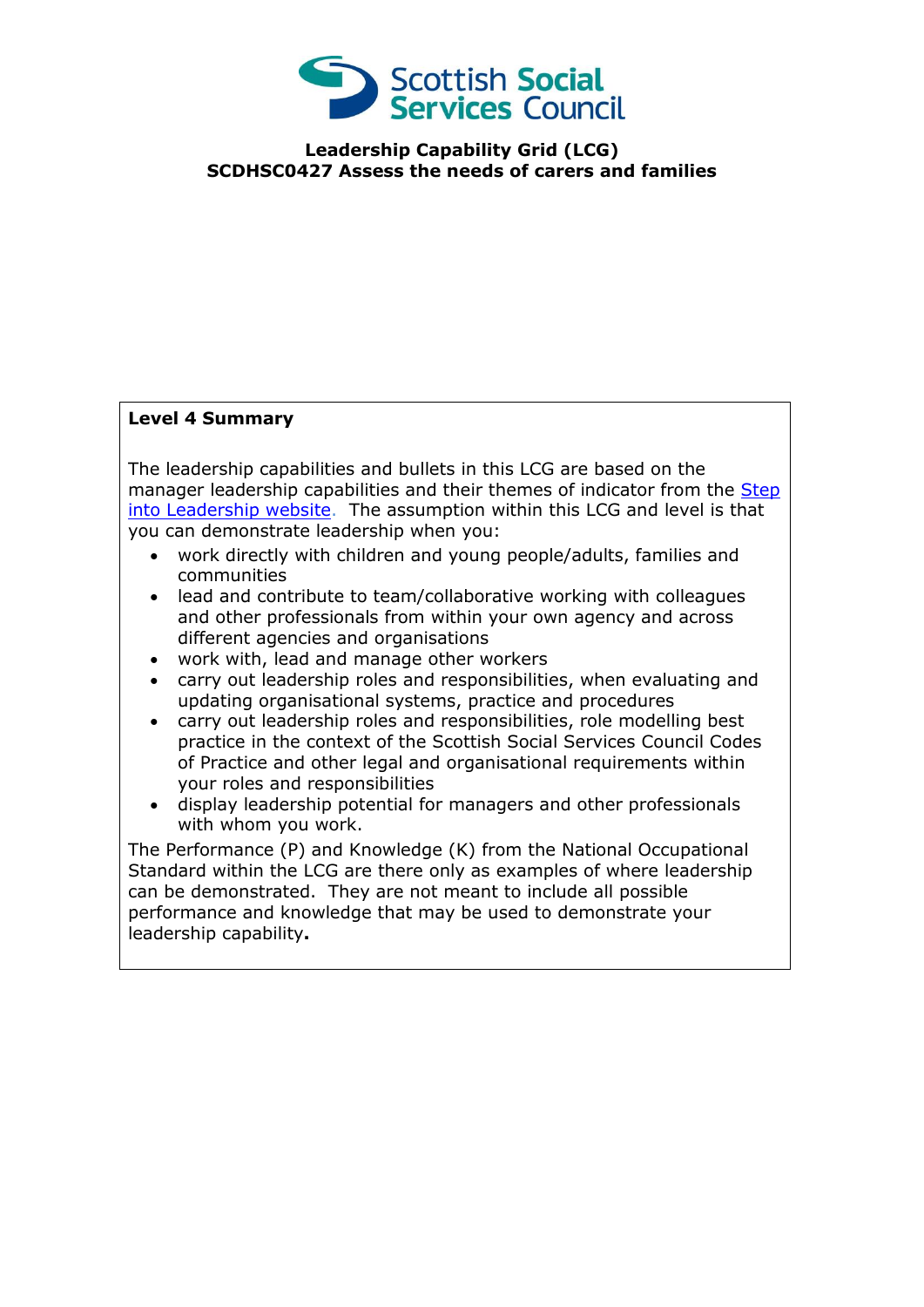

## **Leadership Capability Grid (LCG) SCDHSC0427 Assess the needs of carers and families**

| Leadership<br>capabilities         | When assessing the needs of carers and families you can<br>demonstrate leadership capabilities by:                                                                                                                                                                                                                                                                                                                                                                                                                                                                                                                                                                                                                                                                                                                                             |
|------------------------------------|------------------------------------------------------------------------------------------------------------------------------------------------------------------------------------------------------------------------------------------------------------------------------------------------------------------------------------------------------------------------------------------------------------------------------------------------------------------------------------------------------------------------------------------------------------------------------------------------------------------------------------------------------------------------------------------------------------------------------------------------------------------------------------------------------------------------------------------------|
| <b>Vision</b>                      | Providing a vision for those with whom you work and your organisation<br>when you:<br>• See how best to make a difference when identifying $(P1-3, 17-20, 25, 27)$ ;<br>$K1-5, 11, 16, 24-25, 35-39)$<br>Communicate and promote ownership of the vision when seeking extra<br>$\bullet$<br>support ( $P$ 4,6,28; K20), working with others ( $P$ 28) and recording and<br>reporting (P27-37,43,46; K43-46)<br>Promote public service ethos through active participation and<br>$\bullet$<br>personalisation (P1,2,7,8,11,13,14,15,20-26, K1-5,11,13-19,28,30),<br>when working others and when recoding and reporting ( $P27-37$ )<br>Thinking and planning strategically when demonstrating knowledge and<br>$\bullet$<br>practice of organisational, local and national policies and procedures<br>(P26, 27, 32, 37; K6, 8-9, 26-27, 32-34) |
| Self-<br>leadership                | Displaying self-leadership when you:<br>• Demonstrate and adapt leadership in response to changing needs and<br>preferences ( $P5,16,20,35-36$ ; K23) and overcoming barriers ( $P20$ )<br>Improve own leadership by seeking advice $(P4,6,36; K20,23)$<br>Enabling intelligent risk taking when communicating with difficult,<br>$\bullet$<br>complex and sensitive issues ( $P$ 21-26; K15,40-41) and protecting<br>yourself (K31)<br>Demonstrate and promote resilience when adapting practice and<br>overcoming barriers (P5,16,18,20,35-36; K3,4,19,30)<br>Challenge discrimination and oppression ( $P20$ ; K1,4)<br>$\bullet$                                                                                                                                                                                                           |
| <b>Motivating</b><br>and inspiring | Motivating and inspiring others when you:<br>• Inspire people by personal example ( $P10,28$ ; K14-20)<br>• Recognise and value the contribution of others (P4,6,36; K9-10,20)<br>• Support the creation of a learning and performance culture $(P4, 6, 8, 18, 1)$<br>20,23,25,27-28,31; K16-20,23,39)                                                                                                                                                                                                                                                                                                                                                                                                                                                                                                                                         |
| <b>Empowering</b>                  | Empowering people when you:<br>Enable leadership at all levels (P1,2,4,6-7,20,21,25,27,31; K8-9,16-20)<br>Driving the creation of a knowledge and management culture by<br>seeking and providing information to enable understanding<br>$(P4, 6, 8, 25, 31, 33-36; K16-20, 23, 39)$<br>• Promote professional autonomy (P1-3,17-20,25,27; K16-20,23-25)<br>• Involve people in development and improvement (P20; K16-20)                                                                                                                                                                                                                                                                                                                                                                                                                       |